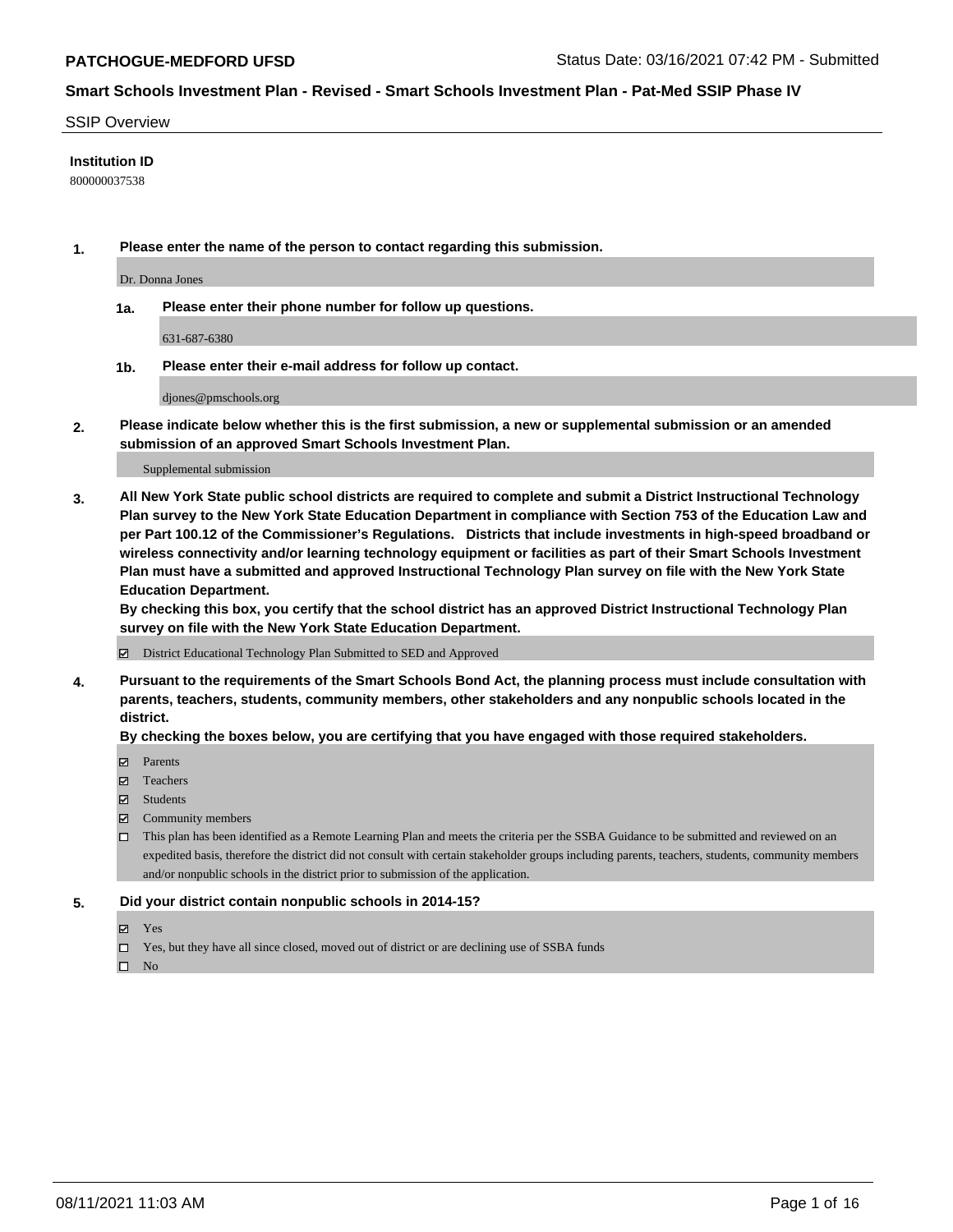## SSIP Overview

**6. Certify that the following required steps have taken place by checking the boxes below:**

- The district developed and the school board approved a preliminary Smart Schools Investment Plan.
- $\boxtimes$  The preliminary plan was posted on the district website for at least 30 days. The district included an address to which any written comments on the plan should be sent.
- The school board conducted a hearing that enabled stakeholders to respond to the preliminary plan. This hearing may have occured as part of a normal Board meeting, but adequate notice of the event must have been provided through local media and the district website for at least two weeks prior to the meeting.
- The district prepared a final plan for school board approval and such plan has been approved by the school board.
- $\boxtimes$  The final proposed plan that has been submitted has been posted on the district's website.
- This Plan has been identified as a Remote Learning Plan and meets the criteria per the SSBA Guidance to be submitted and reviewed on an expedited basis, therefore this plan has not met certain stakeholder engagement requirements including, consulting with nonpublic schools in advance of plan submission, having the school board conduct a hearing on the plan and/or posting the plan to the district website for a minimum of 30 days. This district will post the Remote Learning Plan to the district's website upon submission of the application.
- **6a. Please upload the proposed Smart Schools Investment Plan (SSIP) that was posted on the district's website, along with any supporting materials. Note that this should be different than your recently submitted Educational Technology Survey. The Final SSIP, as approved by the School Board, should also be posted on the website and remain there during the course of the projects contained therein.**

SSBA Phase 4 - Devices.pptx

**6b. Enter the webpage address where the final Smart Schools Investment Plan is posted. The Plan should remain posted for the life of the included projects.**

https://www.pmschools.org/Page/188

**7. Please enter an estimate of the total number of students and staff that will benefit from this Smart Schools Investment Plan based on the cumulative projects submitted to date.**

9,000

**8. An LEA/School District may partner with one or more other LEA/School Districts to form a consortium to pool Smart Schools Bond Act funds for a project that meets all other Smart School Bond Act requirements. Each school district participating in the consortium will need to file an approved Smart Schools Investment Plan for the project and submit a signed Memorandum of Understanding that sets forth the details of the consortium including the roles of each respective district.**

 $\Box$  The district plans to participate in a consortium to partner with other school district(s) to implement a Smart Schools project.

**9. Please enter the name and 6-digit SED Code for each LEA/School District participating in the Consortium.**

| <b>Partner LEA/District</b> | <b>ISED BEDS Code</b> |
|-----------------------------|-----------------------|
| (No Response)               | (No Response)         |

**10. Please upload a signed Memorandum of Understanding with all of the participating Consortium partners.**

(No Response)

**11. Your district's Smart Schools Bond Act Allocation is:**

\$6,047,604

**12. Final 2014-15 BEDS Enrollment to calculate Nonpublic Sharing Requirement**

|            | <b>Public Enrollment</b> | l Nonpublic Enrollment | Total Enrollment | l Nonpublic Percentage |
|------------|--------------------------|------------------------|------------------|------------------------|
| Enrollment | .661                     | 337                    | 0.998.00         | $\Omega$<br>4.2.       |

**13. This table compares each category budget total, as entered in that category's page, to the total expenditures listed in the category's expenditure table. Any discrepancies between the two must be resolved before submission.**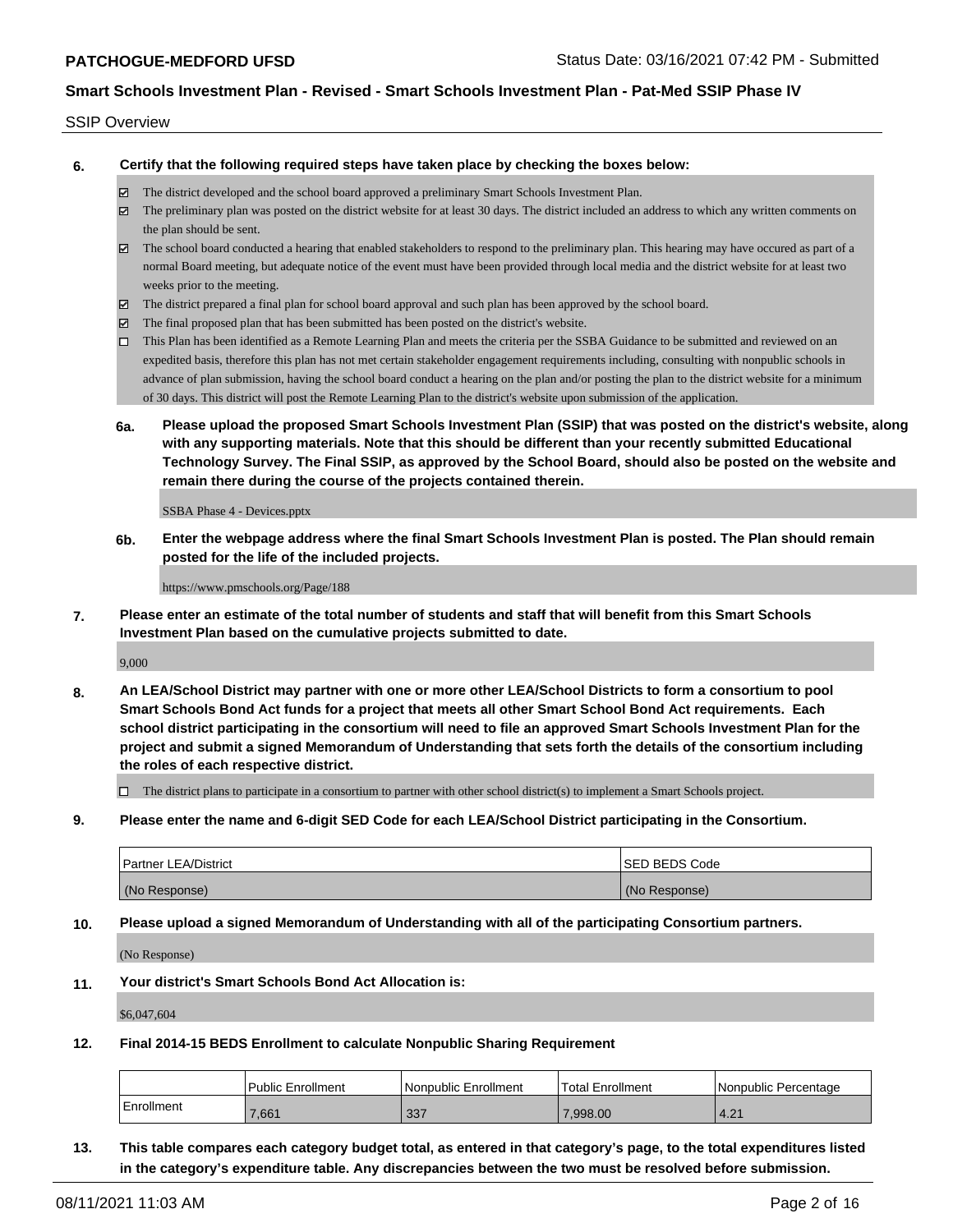# SSIP Overview

|                                                 | <b>Sub-Allocations</b> | <b>Expenditure Totals</b> | Difference |
|-------------------------------------------------|------------------------|---------------------------|------------|
| <b>School Connectivity</b>                      | 0.00                   | 0.00                      | 0.00       |
| <b>Connectivity Projects for</b><br>Communities | 0.00                   | 0.00                      | 0.00       |
| Classroom Technology                            | 1,920,020.00           | 1,920,020.00              | 0.00       |
| Pre-Kindergarten Classrooms                     | 0.00                   | 0.00                      | 0.00       |
| Replace Transportable<br>Classrooms             | 0.00                   | 0.00                      | 0.00       |
| <b>High-Tech Security Features</b>              | 0.00                   | 0.00                      | 0.00       |
| Nonpublic Loan                                  | 0.00                   | 0.00                      | 0.00       |
| Totals:                                         | 1,920,020              | 1,920,020                 | 0          |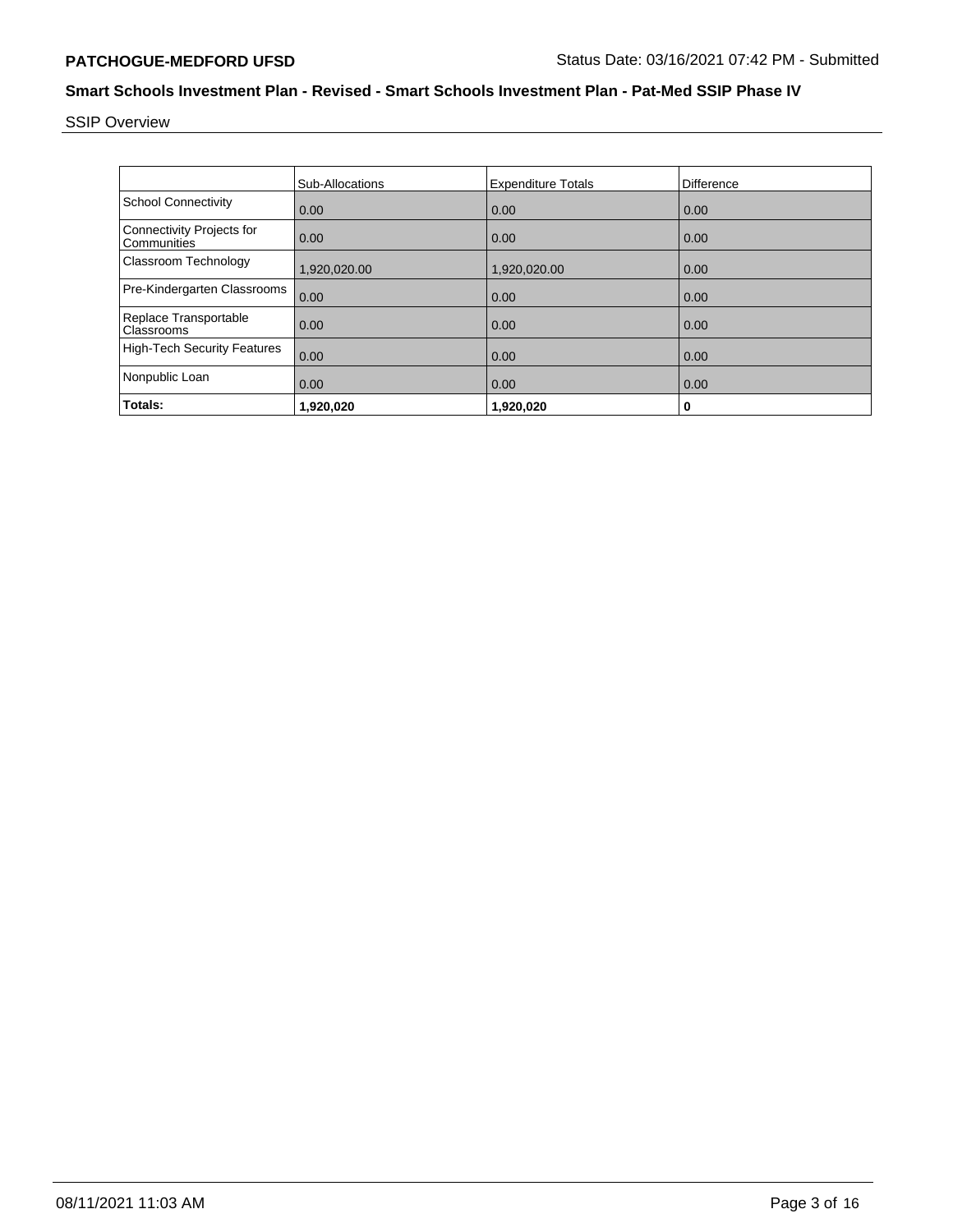School Connectivity

- **1. In order for students and faculty to receive the maximum benefit from the technology made available under the Smart Schools Bond Act, their school buildings must possess sufficient connectivity infrastructure to ensure that devices can be used during the school day. Smart Schools Investment Plans must demonstrate that:**
	- **• sufficient infrastructure that meets the Federal Communications Commission's 100 Mbps per 1,000 students standard currently exists in the buildings where new devices will be deployed, or**
	- **• is a planned use of a portion of Smart Schools Bond Act funds, or**
	- **• is under development through another funding source.**

**Smart Schools Bond Act funds used for technology infrastructure or classroom technology investments must increase the number of school buildings that meet or exceed the minimum speed standard of 100 Mbps per 1,000 students and staff within 12 months. This standard may be met on either a contracted 24/7 firm service or a "burstable" capability. If the standard is met under the burstable criteria, it must be:**

**1. Specifically codified in a service contract with a provider, and**

**2. Guaranteed to be available to all students and devices as needed, particularly during periods of high demand, such as computer-based testing (CBT) periods.**

**Please describe how your district already meets or is planning to meet this standard within 12 months of plan submission.**

(No Response)

**1a. If a district believes that it will be impossible to meet this standard within 12 months, it may apply for a waiver of this requirement, as described on the Smart Schools website. The waiver must be filed and approved by SED prior to submitting this survey.**

 $\Box$  By checking this box, you are certifying that the school district has an approved waiver of this requirement on file with the New York State Education Department.

**2. Connectivity Speed Calculator (Required). If the district currently meets the required speed, enter "Currently Met" in the last box: Expected Date When Required Speed Will be Met.**

|                  | l Number of     | Required Speed | Current Speed in | Expected Speed | Expected Date                           |
|------------------|-----------------|----------------|------------------|----------------|-----------------------------------------|
|                  | <b>Students</b> | In Mbps        | l Mbps           | to be Attained | When Required                           |
|                  |                 |                |                  |                | l Within 12 Months ISpeed Will be Met l |
| Calculated Speed | (No Response)   | 0.00           | (No Response)    | (No Response)  | (No Response)                           |

**3. Describe how you intend to use Smart Schools Bond Act funds for high-speed broadband and/or wireless connectivity projects in school buildings.**

(No Response)

**4. Describe the linkage between the district's District Instructional Technology Plan and how the proposed projects will improve teaching and learning. (There should be a link between your response to this question and your responses to Question 1 in Section IV - NYSED Initiatives Alignment: "Explain how the district use of instructional technology will serve as a part of a comprehensive and sustained effort to support rigorous academic standards attainment and performance improvement for students."** 

**Your answer should also align with your answers to the questions in Section II - Strategic Technology Planning and the associated Action Steps in Section III - Action Plan.)**

(No Response)

**5. If the district wishes to have students and staff access the Internet from wireless devices within the school building, or in close proximity to it, it must first ensure that it has a robust Wi-Fi network in place that has sufficient bandwidth to meet user demand.**

**Please describe how you have quantified this demand and how you plan to meet this demand.**

(No Response)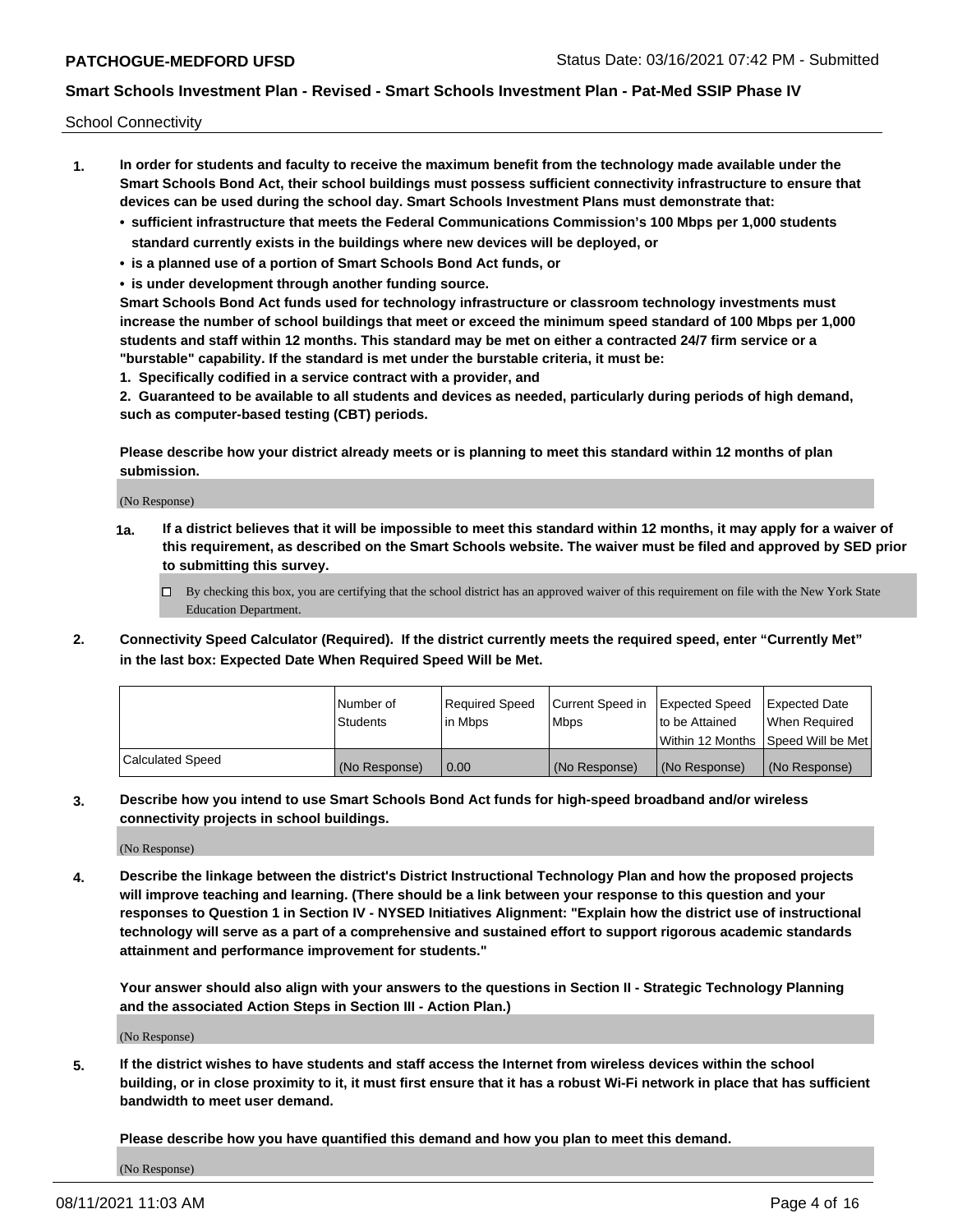School Connectivity

**6. Smart Schools plans with any expenditures in the School Connectivity category require a project number from the Office of Facilities Planning. Districts must submit an SSBA LOI and receive project numbers prior to submitting the SSIP. As indicated on the LOI, some projects may be eligible for a streamlined review and will not require a building permit.**

**Please indicate on a separate row each project number given to you by the Office of Facilities Planning.**

| Project Number |  |
|----------------|--|
| (No Response)  |  |

**7. Certain high-tech security and connectivity infrastructure projects may be eligible for an expedited review process as determined by the Office of Facilities Planning.**

## **Was your project deemed eligible for streamlined review?**

(No Response)

## **8. Include the name and license number of the architect or engineer of record.**

| Name          | License Number |
|---------------|----------------|
| (No Response) | (No Response)  |

## **9. Public Expenditures – Loanable (Counts toward the nonpublic loan calculation)**

| Select the allowable expenditure type.<br>Repeat to add another item under each type. | <b>PUBLIC</b> Items to be<br>l Purchased | Quantity           | Cost Per Item    | <b>Total Cost</b> |
|---------------------------------------------------------------------------------------|------------------------------------------|--------------------|------------------|-------------------|
| (No Response)                                                                         | (No Response)                            | l (No<br>Response) | (No<br>Response) | $\overline{0.00}$ |
|                                                                                       |                                          | O                  | 0.00             |                   |

## **10. Public Expenditures – Non-Loanable (Does not count toward nonpublic loan calculation)**

| Select the allowable expenditure<br>type.<br>Repeat to add another item under<br>each type. | <b>PUBLIC</b> Items to be purchased | Quantity      | Cost per Item | <b>Total Cost</b> |
|---------------------------------------------------------------------------------------------|-------------------------------------|---------------|---------------|-------------------|
| (No Response)                                                                               | (No Response)                       | (No Response) | (No Response) | 0.00              |
|                                                                                             |                                     |               | 0.00          |                   |

### **11. Final 2014-15 BEDS Enrollment to calculate Nonpublic Sharing Requirement (no changes allowed.)**

|            | Public Enrollment | Nonpublic Enrollment | 'Total Enrollment | l Nonpublic Percentage |
|------------|-------------------|----------------------|-------------------|------------------------|
| Enrollment | 7,661             | ົດດສ<br>، دد         | 0.998.00          | $\Omega$<br>4.2.       |

## **12. Total Public Budget - Loanable (Counts toward the nonpublic loan calculation)**

|                                                      | Public Allocations | <b>Estimated Nonpublic Loan</b><br>Amount | Estimated Total Sub-Allocations |
|------------------------------------------------------|--------------------|-------------------------------------------|---------------------------------|
| Network/Access Costs                                 | (No Response)      | 0.00                                      | 0.00                            |
| School Internal Connections and<br><b>Components</b> | (No Response)      | 0.00                                      | 0.00                            |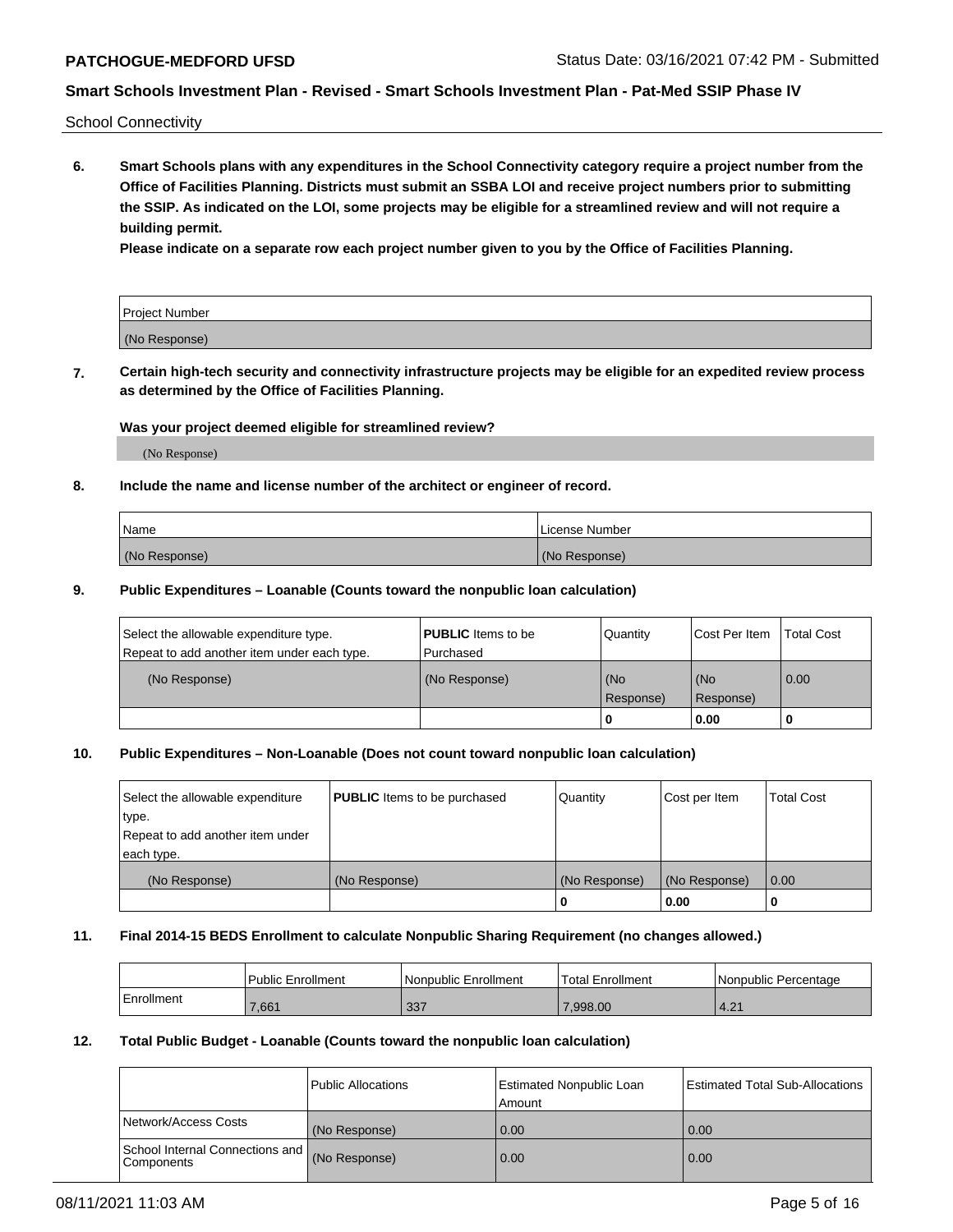School Connectivity

|                | Public Allocations | <b>Estimated Nonpublic Loan</b><br>l Amount | <b>Estimated Total Sub-Allocations</b> |
|----------------|--------------------|---------------------------------------------|----------------------------------------|
| l Other        | (No Response)      | 0.00                                        | 0.00                                   |
| <b>Totals:</b> | 0.00               | 0                                           |                                        |

# **13. Total Public Budget – Non-Loanable (Does not count toward the nonpublic loan calculation)**

|                                                   | Sub-<br>Allocation |
|---------------------------------------------------|--------------------|
|                                                   |                    |
| Network/Access Costs                              | (No Response)      |
| <b>Outside Plant Costs</b>                        | (No Response)      |
| <b>School Internal Connections and Components</b> | (No Response)      |
| Professional Services                             | (No Response)      |
| Testing                                           | (No Response)      |
| <b>Other Upfront Costs</b>                        | (No Response)      |
| <b>Other Costs</b>                                | (No Response)      |
| <b>Totals:</b>                                    | 0.00               |

# **14. School Connectivity Totals**

|                          | Total Sub-Allocations |
|--------------------------|-----------------------|
| Total Loanable Items     | 0.00                  |
| Total Non-Ioanable Items | 0.00                  |
| Totals:                  | 0                     |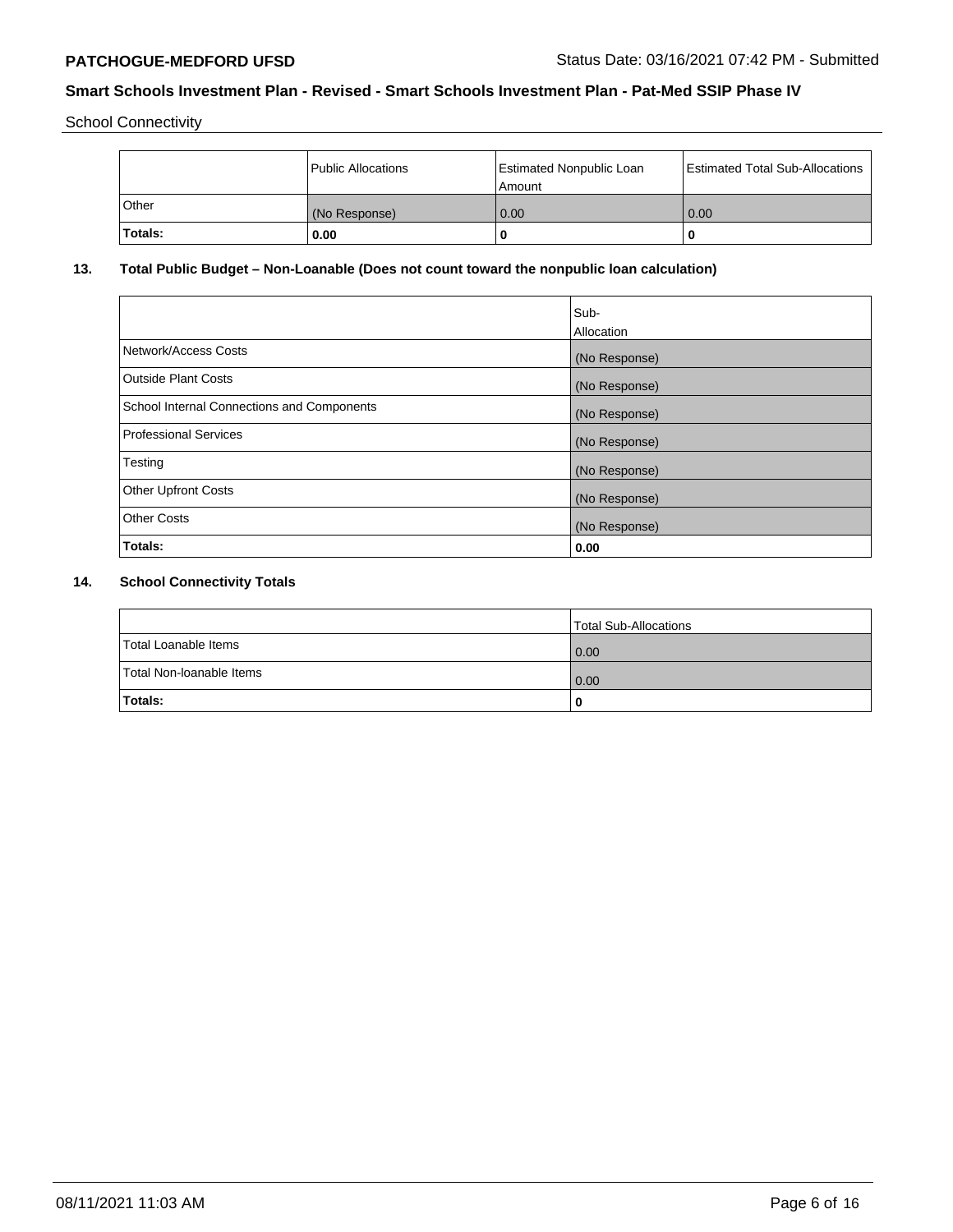Community Connectivity (Broadband and Wireless)

**1. Describe how you intend to use Smart Schools Bond Act funds for high-speed broadband and/or wireless connectivity projects in the community.**

(No Response)

**2. Please describe how the proposed project(s) will promote student achievement and increase student and/or staff access to the Internet in a manner that enhances student learning and/or instruction outside of the school day and/or school building.**

(No Response)

**3. Community connectivity projects must comply with all the necessary local building codes and regulations (building and related permits are not required prior to plan submission).**

 $\Box$  I certify that we will comply with all the necessary local building codes and regulations.

**4. Please describe the physical location of the proposed investment.**

(No Response)

**5. Please provide the initial list of partners participating in the Community Connectivity Broadband Project, along with their Federal Tax Identification (Employer Identification) number.**

| <b>Project Partners</b> | l Federal ID # |
|-------------------------|----------------|
| (No Response)           | (No Response)  |

**6. Please detail the type, quantity, per unit cost and total cost of the eligible items under each sub-category.**

| Select the allowable expenditure | Item to be purchased | Quantity      | Cost per Item | <b>Total Cost</b> |
|----------------------------------|----------------------|---------------|---------------|-------------------|
| type.                            |                      |               |               |                   |
| Repeat to add another item under |                      |               |               |                   |
| each type.                       |                      |               |               |                   |
| (No Response)                    | (No Response)        | (No Response) | (No Response) | 0.00              |
|                                  |                      | o             | 0.00          |                   |

**7. If you are submitting an allocation for Community Connectivity, complete this table.**

**Note that the calculated Total at the bottom of the table must equal the Total allocation for this category that you entered in the SSIP Overview overall budget.**

|                                    | Sub-Allocation |
|------------------------------------|----------------|
| Network/Access Costs               | (No Response)  |
| Outside Plant Costs                | (No Response)  |
| <b>Tower Costs</b>                 | (No Response)  |
| <b>Customer Premises Equipment</b> | (No Response)  |
| <b>Professional Services</b>       | (No Response)  |
| Testing                            | (No Response)  |
| <b>Other Upfront Costs</b>         | (No Response)  |
| <b>Other Costs</b>                 | (No Response)  |
| Totals:                            | 0.00           |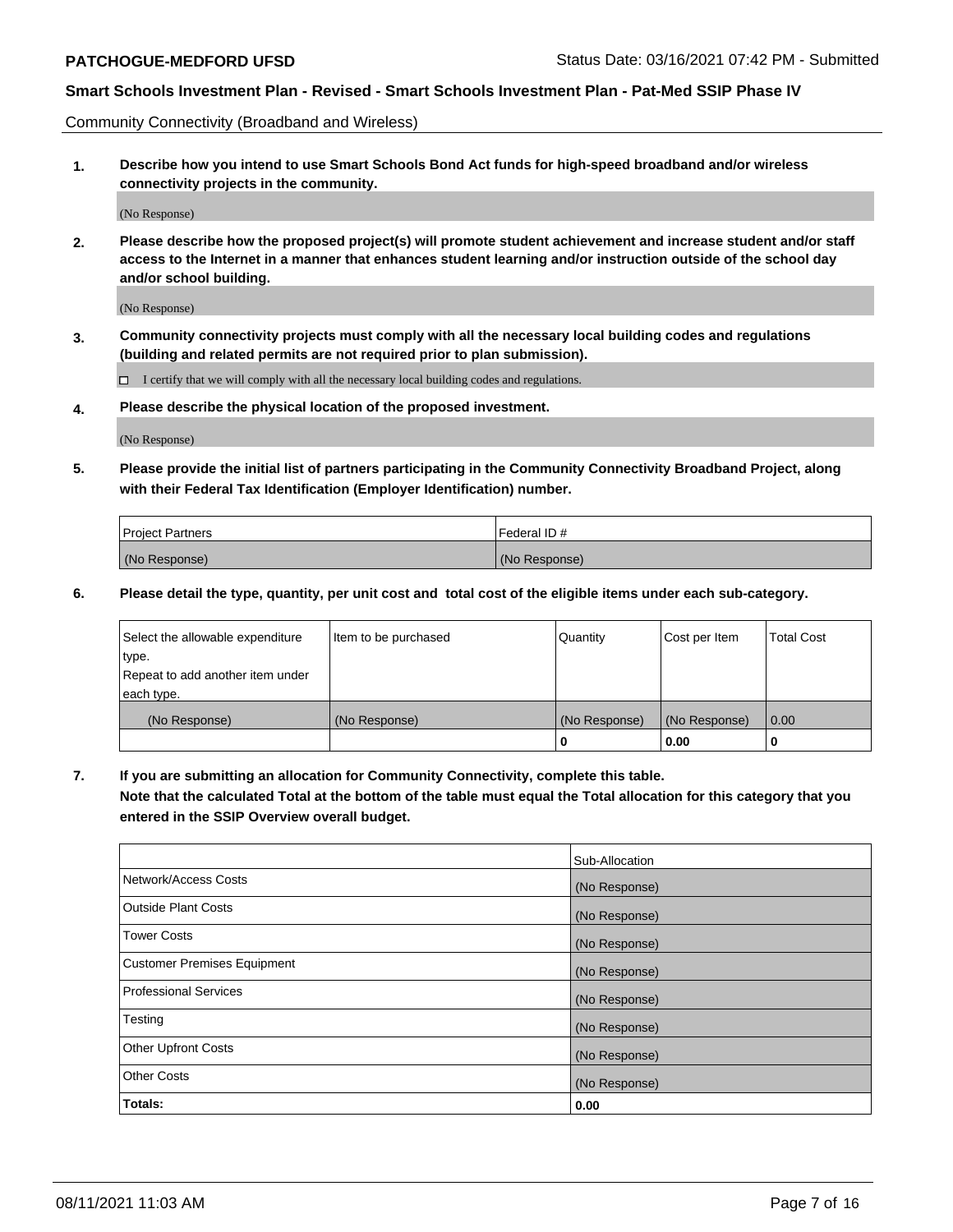## Classroom Learning Technology

**1. In order for students and faculty to receive the maximum benefit from the technology made available under the Smart Schools Bond Act, their school buildings must possess sufficient connectivity infrastructure to ensure that devices can be used during the school day. Smart Schools Investment Plans must demonstrate that sufficient infrastructure that meets the Federal Communications Commission's 100 Mbps per 1,000 students standard currently exists in the buildings where new devices will be deployed, or is a planned use of a portion of Smart Schools Bond Act funds, or is under development through another funding source. Smart Schools Bond Act funds used for technology infrastructure or classroom technology investments must increase the number of school buildings that meet or exceed the minimum speed standard of 100 Mbps per 1,000 students and staff within 12 months. This standard may be met on either a contracted 24/7 firm service or a "burstable" capability. If the standard is met under the burstable criteria, it must be:**

**1. Specifically codified in a service contract with a provider, and**

**2. Guaranteed to be available to all students and devices as needed, particularly during periods of high demand, such as computer-based testing (CBT) periods.**

**Please describe how your district already meets or is planning to meet this standard within 12 months of plan submission.**

The District currently operates with a 3Gbps internet connection upgraded December 2020.

- **1a. If a district believes that it will be impossible to meet this standard within 12 months, it may apply for a waiver of this requirement, as described on the Smart Schools website. The waiver must be filed and approved by SED prior to submitting this survey.**
	- By checking this box, you are certifying that the school district has an approved waiver of this requirement on file with the New York State Education Department.
- **2. Connectivity Speed Calculator (Required). If the district currently meets the required speed, enter "Currently Met" in the last box: Expected Date When Required Speed Will be Met.**

|                  | l Number of     | Required Speed | Current Speed in Expected Speed |                | Expected Date                           |
|------------------|-----------------|----------------|---------------------------------|----------------|-----------------------------------------|
|                  | <b>Students</b> | In Mbps        | <b>Mbps</b>                     | to be Attained | When Required                           |
|                  |                 |                |                                 |                | l Within 12 Months ISpeed Will be Met l |
| Calculated Speed | 7.661           | 766.10         | 3Gb                             | 3Gb            | Met                                     |

**3. If the district wishes to have students and staff access the Internet from wireless devices within the school building, or in close proximity to it, it must first ensure that it has a robust Wi-Fi network in place that has sufficient bandwidth to meet user demand.**

**Please describe how you have quantified this demand and how you plan to meet this demand.**

The Patchogue-Medford School District in the process of installing a new wireless network across all schools within the District. The wireless network will place a wireless access point in every classroom, multiple in larger spaces (cafeterias, auditoriums, libraries, and gymnasiums), and outdoor access points which will be mounted to District buildings allowing for connectivity inside and outside of buildings. Upgrades to the Fiber Wan have taken place, which increased connection speeds from 1GBs to 10GBs, allowing for quicker connections between buildings. The District is upgrading all internal networking switches and upgrading inner fiber from 1GBs to 10Gbs connectivity between networking closets. We are using monitoring software to ensure that these upgrades are enough to meet our students, faculty, and staff's demands.

**4. All New York State public school districts are required to complete and submit an Instructional Technology Plan survey to the New York State Education Department in compliance with Section 753 of the Education Law and per Part 100.12 of the Commissioner's Regulations.**

**Districts that include educational technology purchases as part of their Smart Schools Investment Plan must have a submitted and approved Instructional Technology Plan survey on file with the New York State Education Department.**

 $\boxtimes$  By checking this box, you are certifying that the school district has an approved Instructional Technology Plan survey on file with the New York State Education Department.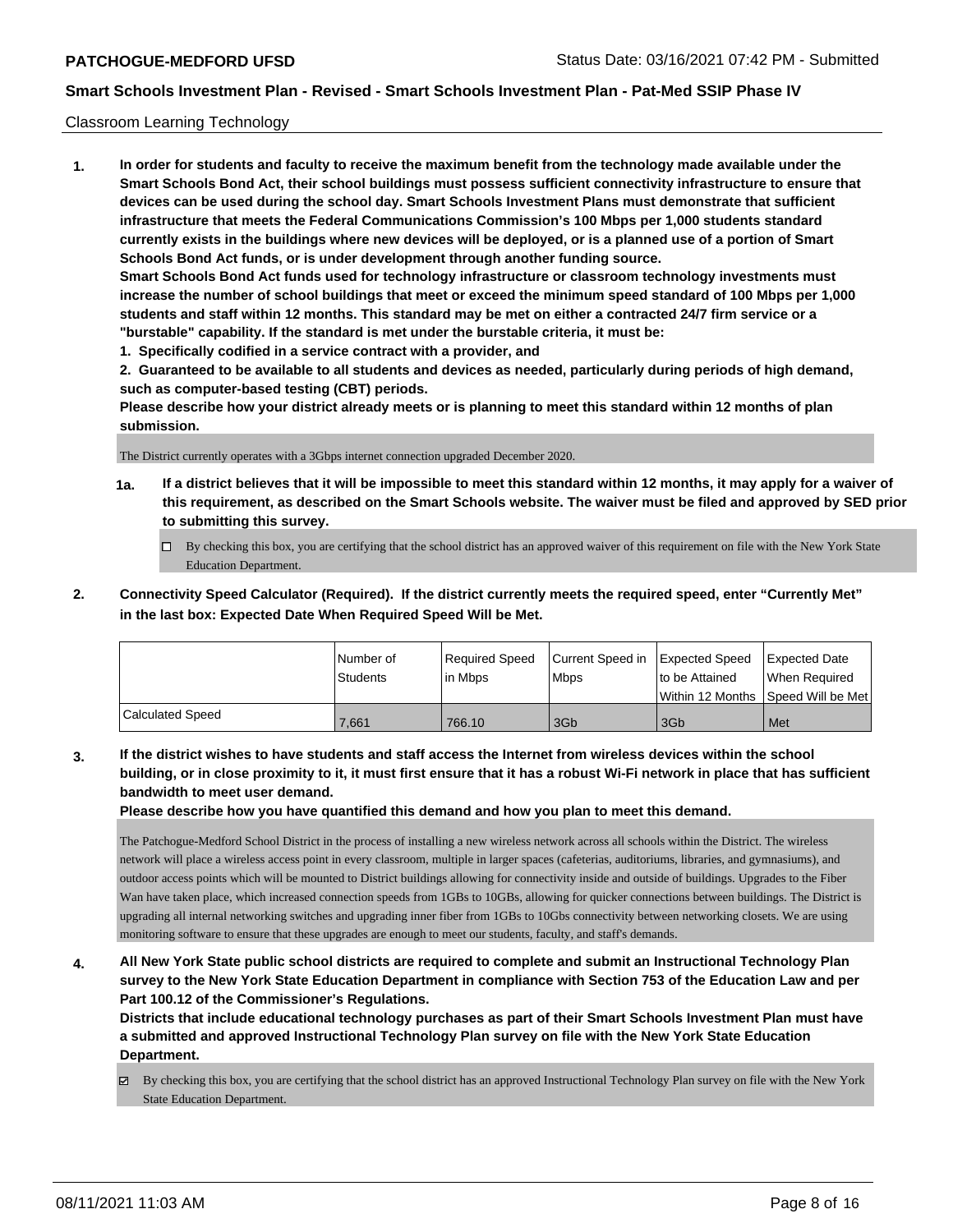## Classroom Learning Technology

# **5. Describe the devices you intend to purchase and their compatibility with existing or planned platforms or systems. Specifically address the adequacy of each facility's electrical, HVAC and other infrastructure necessary to install and support the operation of the planned technology.**

This submission will be used to deploy a laptop device to every student within grade levels K-5. The District has already provided a laptop to all students withinin grade levels 6-12. Given the increased need for students to have access to a device at all times, the District has decided it will move to a 1:1 laptop model across all grade levels. Within this plan the District would also provide a new laptop device to teachers. It is necessary for teachers to receive new devices in order to mimic the student devices, making it easier for teachers to demonstrate and instruct students. Providing similar technologies to teachers and students creates a more cohesive learning environment. Upgrades to buildings HVAC or electrical infrastructure will not be necessary to facilitate this deployment. The District already owns charging carts

and charging towers that will be used to allow students to charge their devices during the day when necessary. All teachers throughout the District already have older laptops so existing charging mechanisms are in place.

**6. Describe how the proposed technology purchases will:**

- **> enhance differentiated instruction;**
- **> expand student learning inside and outside the classroom;**
- **> benefit students with disabilities and English language learners; and**
- **> contribute to the reduction of other learning gaps that have been identified within the district.**

**The expectation is that districts will place a priority on addressing the needs of students who struggle to succeed in a rigorous curriculum. Responses in this section should specifically address this concern and align with the district's Instructional Technology Plan (in particular Question 2 of E. Curriculum and Instruction: "Does the district's instructional technology plan address the needs of students with disabilities to ensure equitable access to instruction, materials and assessments?" and Question 3 of the same section: "Does the district's instructional technology plan address the provision of assistive technology specifically for students with disabilities to ensure access to and participation in the general curriculum?")**

**In addition, describe how the district ensures equitable access to instruction, materials and assessments and participation in the general curriculum for both SWD and English Language Learners/Multilingual Learners (ELL/MLL) students.**

# **Please note: If this plan has been identified as a Remote Learning Plan to be submitted and reviewed on an expedited basis, the district should explain how this plan will facilitate remote and hybrid learning, in lieu of responding to the question above.**

Within this submission, the District is asking for laptops to enhance and differentiate instruction. Laptop devices for all students and teachers will provide 21st-century instruction tools. Teachers and students will be able to interact directly with the device when necessary. The laptops are touch screen which allows for writing, touching, and drawing. The proposed implementation of 1:1 laptops in grades K-5 will provide students with access to technologies more frequently.

The installation of the proposed technologies allows students to use collaborative and interactive tools the District is implementing. As students become more familiar with using these tools in the classroom, students' comfort and familiarity with them will encourage their use outside of the classroom. The cloud platform that we have chosen is accessible from any device with an internet connection.

English language learners and students with learning gaps will benefit from introducing these technologies as they provide alternative learning opportunities. The laptop devices allow for immersive readers, translations, interaction, and feedback in real-time. Laptops allow for a visual experience and, when necessary, an interactive display that they can touch or move on their own to differentiate instruction.

# **7. Where appropriate, describe how the proposed technology purchases will enhance ongoing communication with parents and other stakeholders and help the district facilitate technology-based regional partnerships, including distance learning and other efforts.**

The proposed technology purchases for students will grant them the ability to participate in all the District's remote learning. Additionally, it guarantees every household has a device to participate in virtual events and opportunities. Parents can use student devices to view the District website, which includes essential information about their students' education.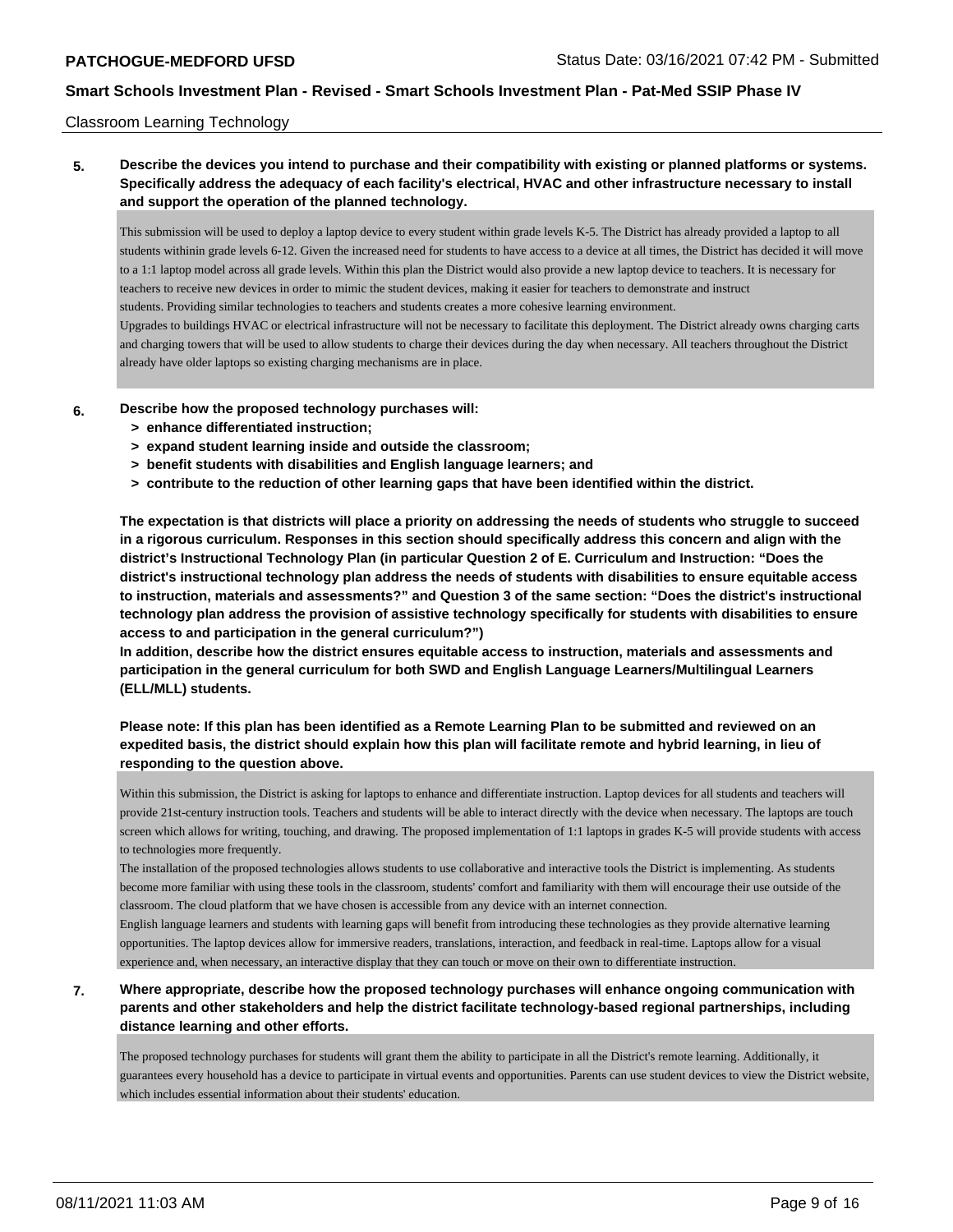## Classroom Learning Technology

**8. Describe the district's plan to provide professional development to ensure that administrators, teachers and staff can employ the technology purchased to enhance instruction successfully.**

**Note: This response should be aligned and expanded upon in accordance with your district's response to Question 1 of F. Professional Development of your Instructional Technology Plan: "Please provide a summary of professional development offered to teachers and staff, for the time period covered by this plan, to support technology to enhance teaching and learning. Please include topics, audience and method of delivery within your summary."**

**Please note: If this plan has been identified as a Remote Learning Plan to be submitted and reviewed on an expedited basis, the district should provide a statement confirming that the district has provided or will provide professional development on these devices to its staff, in lieu of responding to the question above.**

The District has two full-time Instructional Technology staff and has added a staff member in the fall of 2020. The Instructional staff work with teachers to help them incorporate technology into their lessons. This team works in classrooms with teachers and provides training during the professional development periods before and after school. Teachers can also make appointments during preparation periods, lunch periods, and before or after school to receive individual training. Teachers also receive training at bi-monthly afterschool professional development sessions which are offered along with daily professional development periods and just-in-time training and support that teachers can schedule.

Instructional Technology staff also train administrators, lead teachers, library media specialists, and instructional coaches to use different applications such as Microsoft Teams, Schoology, Office 365, and iReady. Training these additional staff members allows for an increased presence in buildings and more opportunities for teachers and students to become familiar with new technologies.

During the 6-12 1:1 device deployment, all technology staff were deployed to instruct teachers and students on how to navigate the new devices and the methods in which they can be used. The District developed training videos and tutorials posted to the District website for all community members to increase their comfort and familiarity with technologies deployed within the District.

- **9. Districts must contact one of the SUNY/CUNY teacher preparation programs listed on the document on the left side of the page that supplies the largest number of the district's new teachers to request advice on innovative uses and best practices at the intersection of pedagogy and educational technology.**
	- By checking this box, you certify that you have contacted the SUNY/CUNY teacher preparation program that supplies the largest number of your new teachers to request advice on these issues.

### **9a. Please enter the name of the SUNY or CUNY Institution that you contacted.**

SUNY Stony Brook

**9b. Enter the primary Institution phone number.**

631-632-7616

**9c. Enter the name of the contact person with whom you consulted and/or will be collaborating with on innovative uses of technology and best practices.**

Dr. Earley

**10. To ensure the sustainability of technology purchases made with Smart Schools funds, districts must demonstrate a long-term plan to maintain and replace technology purchases supported by Smart Schools Bond Act funds. This sustainability plan shall demonstrate a district's capacity to support recurring costs of use that are ineligible for Smart Schools Bond Act funding such as device maintenance, technical support, Internet and wireless fees, maintenance of hotspots, staff professional development, building maintenance and the replacement of incidental items. Further, such a sustainability plan shall include a long-term plan for the replacement of purchased devices and equipment at the end of their useful life with other funding sources.**

By checking this box, you certify that the district has a sustainability plan as described above.

**11. Districts must ensure that devices purchased with Smart Schools Bond funds will be distributed, prepared for use, maintained and supported appropriately. Districts must maintain detailed device inventories in accordance with generally accepted accounting principles.**

By checking this box, you certify that the district has a distribution and inventory management plan and system in place.

**12. Please detail the type, quantity, per unit cost and total cost of the eligible items under each sub-category.**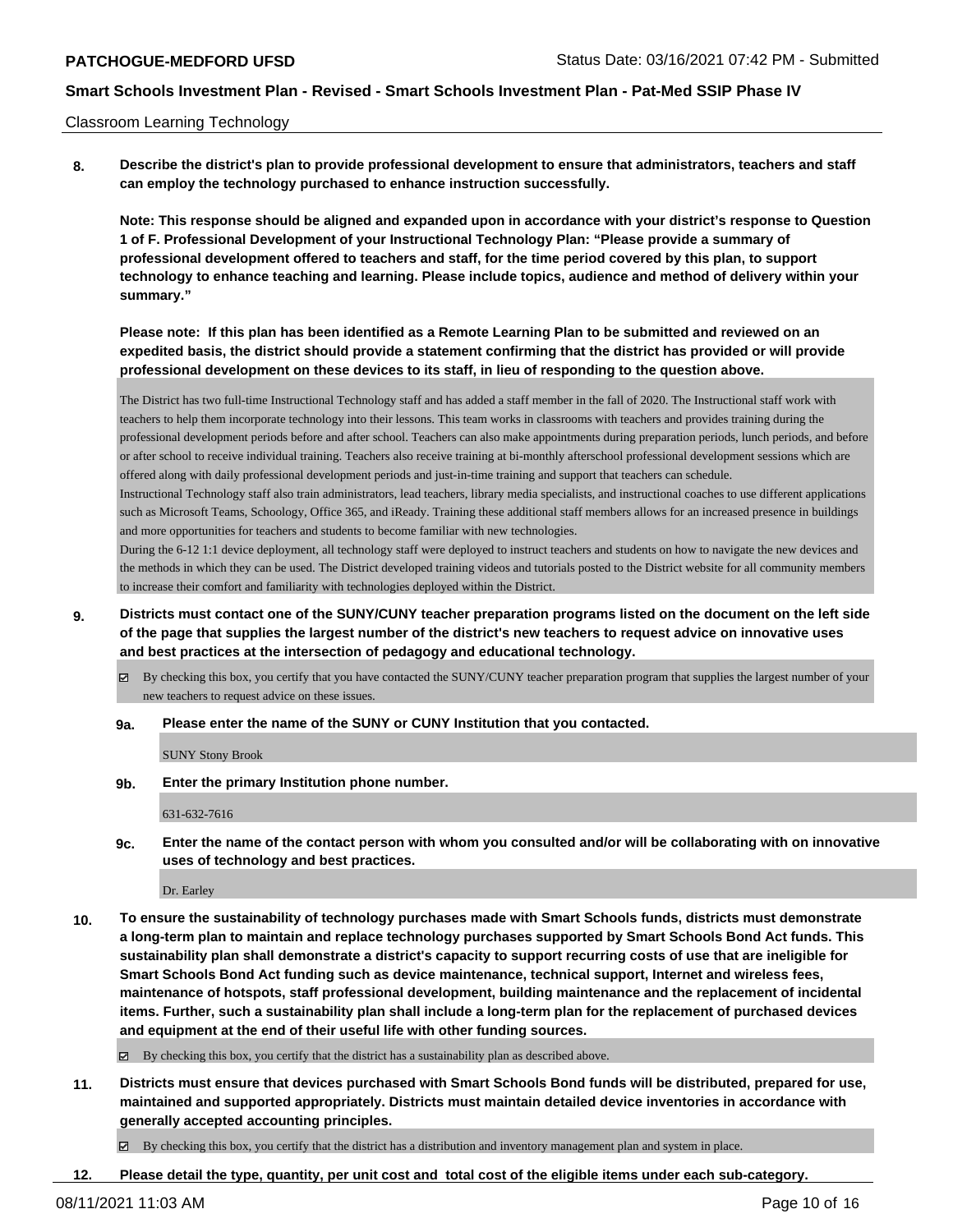Classroom Learning Technology

| Select the allowable expenditure | Item to be Purchased   | Quantity | Cost per Item | <b>Total Cost</b> |
|----------------------------------|------------------------|----------|---------------|-------------------|
| type.                            |                        |          |               |                   |
| Repeat to add another item under |                        |          |               |                   |
| each type.                       |                        |          |               |                   |
| <b>Laptop Computers</b>          | <b>Student Laptops</b> | 3,191    | 500.00        | 1,595,500.00      |
| <b>Laptop Computers</b>          | <b>Teacher Laptops</b> | 400      | 811.30        | 324,520.00        |
|                                  |                        | 3,591    | 1,311.30      | 1,920,020         |

## **13. Final 2014-15 BEDS Enrollment to calculate Nonpublic Sharing Requirement (no changes allowed.)**

|              | <b>I Public Enrollment</b> | Nonpublic Enrollment | Total Enrollment | l Nonpublic<br>Percentage |
|--------------|----------------------------|----------------------|------------------|---------------------------|
| l Enrollment | 7,661                      | 337                  | 7,998.00         | 4.21                      |

## **14. If you are submitting an allocation for Classroom Learning Technology complete this table.**

|                          | Public School Sub-Allocation | <b>Estimated Nonpublic Loan</b><br>Amount<br>(Based on Percentage Above) | Estimated Total Public and<br>Nonpublic Sub-Allocation |
|--------------------------|------------------------------|--------------------------------------------------------------------------|--------------------------------------------------------|
| Interactive Whiteboards  | (No Response)                | 0.00                                                                     | 0.00                                                   |
| <b>Computer Servers</b>  | (No Response)                | 0.00                                                                     | 0.00                                                   |
| <b>Desktop Computers</b> | (No Response)                | 0.00                                                                     | 0.00                                                   |
| <b>Laptop Computers</b>  | 1,920,020.00                 | 0.00                                                                     | 1,920,020.00                                           |
| <b>Tablet Computers</b>  | (No Response)                | 0.00                                                                     | 0.00                                                   |
| <b>Other Costs</b>       | (No Response)                | 0.00                                                                     | 0.00                                                   |
| Totals:                  | 1,920,020.00                 | 0                                                                        | 1,920,020                                              |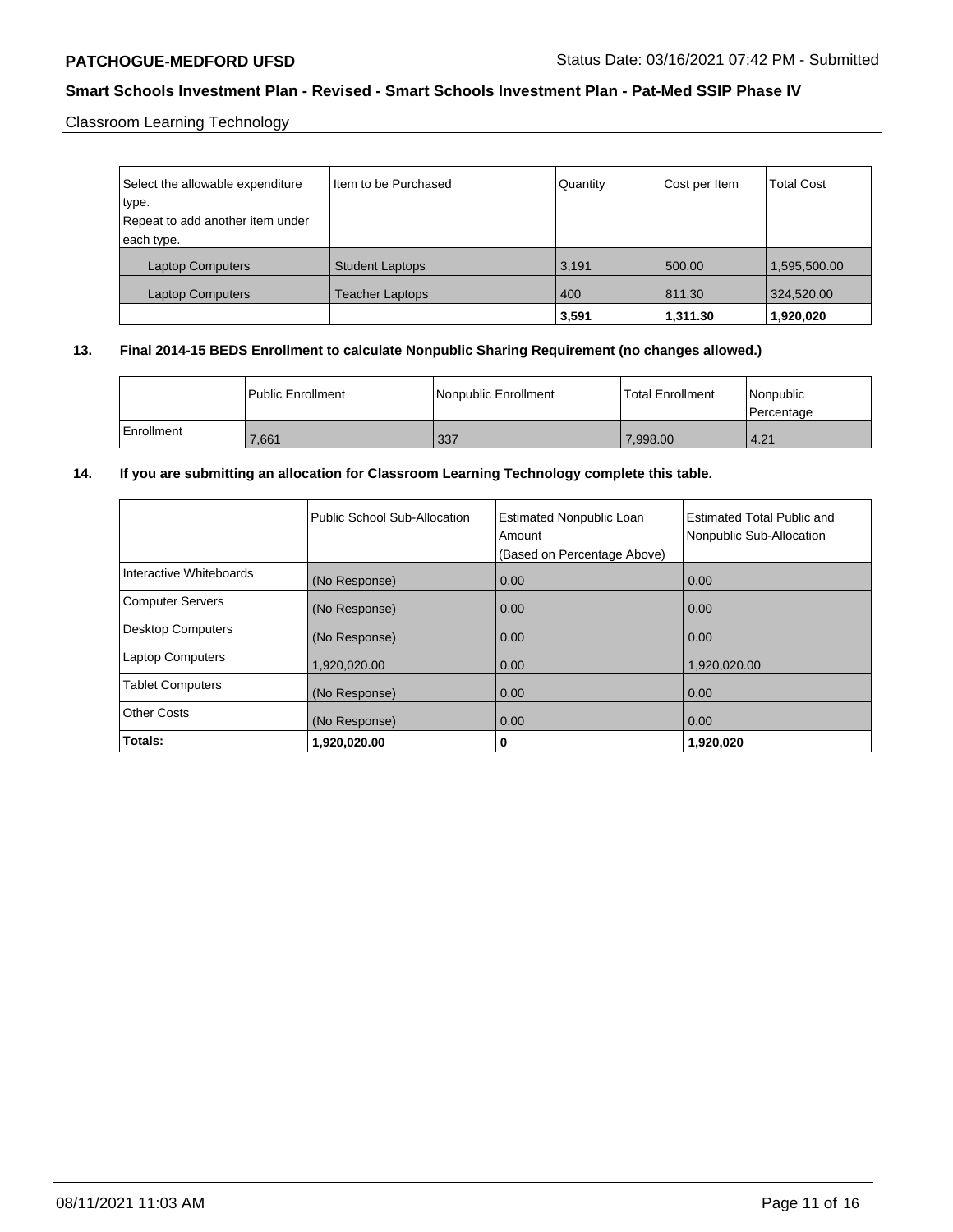## Pre-Kindergarten Classrooms

**1. Provide information regarding how and where the district is currently serving pre-kindergarten students and justify the need for additional space with enrollment projections over 3 years.**

(No Response)

- **2. Describe the district's plan to construct, enhance or modernize education facilities to accommodate prekindergarten programs. Such plans must include:**
	- **Specific descriptions of what the district intends to do to each space;**
	- **An affirmation that new pre-kindergarten classrooms will contain a minimum of 900 square feet per classroom;**
	- **The number of classrooms involved;**
	- **The approximate construction costs per classroom; and**
	- **Confirmation that the space is district-owned or has a long-term lease that exceeds the probable useful life of the improvements.**

(No Response)

**3. Smart Schools Bond Act funds may only be used for capital construction costs. Describe the type and amount of additional funds that will be required to support ineligible ongoing costs (e.g. instruction, supplies) associated with any additional pre-kindergarten classrooms that the district plans to add.**

(No Response)

**4. All plans and specifications for the erection, repair, enlargement or remodeling of school buildings in any public school district in the State must be reviewed and approved by the Commissioner. Districts that plan capital projects using their Smart Schools Bond Act funds will undergo a Preliminary Review Process by the Office of Facilities Planning.**

**Please indicate on a separate row each project number given to you by the Office of Facilities Planning.**

| Project Number |  |
|----------------|--|
| (No Response)  |  |
|                |  |

**5. Please detail the type, quantity, per unit cost and total cost of the eligible items under each sub-category.**

| Select the allowable expenditure | Item to be purchased | Quantity      | Cost per Item | <b>Total Cost</b> |
|----------------------------------|----------------------|---------------|---------------|-------------------|
| type.                            |                      |               |               |                   |
| Repeat to add another item under |                      |               |               |                   |
| each type.                       |                      |               |               |                   |
| (No Response)                    | (No Response)        | (No Response) | (No Response) | 0.00              |
|                                  |                      | υ             | 0.00          |                   |

**6. If you have made an allocation for Pre-Kindergarten Classrooms, complete this table. Note that the calculated Total at the bottom of the table must equal the Total allocation for this category that you entered in the SSIP Overview overall budget.**

|                                          | Sub-Allocation |
|------------------------------------------|----------------|
| Construct Pre-K Classrooms               | (No Response)  |
| Enhance/Modernize Educational Facilities | (No Response)  |
| <b>Other Costs</b>                       | (No Response)  |
| Totals:                                  | 0.00           |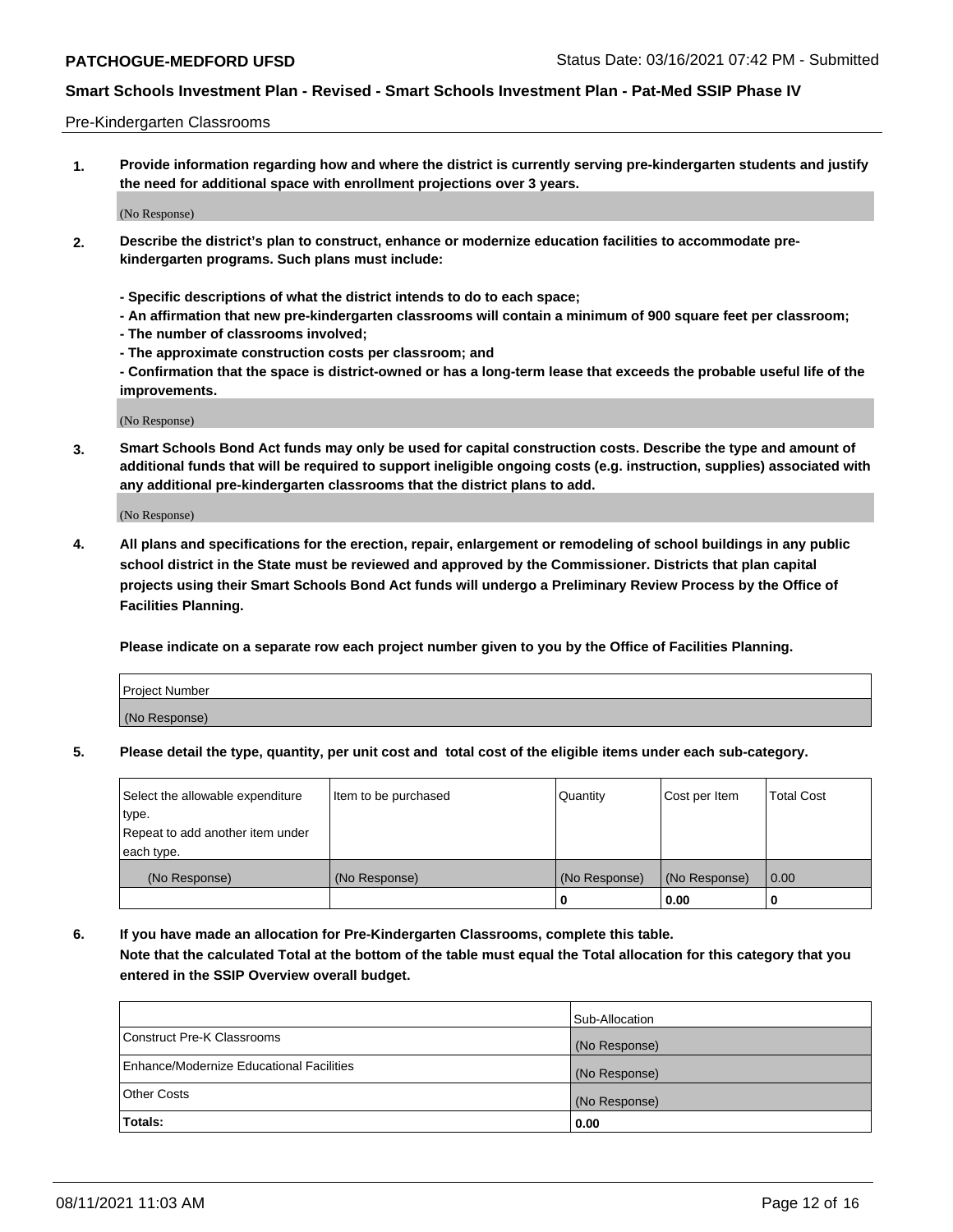Replace Transportable Classrooms

**1. Describe the district's plan to construct, enhance or modernize education facilities to provide high-quality instructional space by replacing transportable classrooms.**

(No Response)

**2. All plans and specifications for the erection, repair, enlargement or remodeling of school buildings in any public school district in the State must be reviewed and approved by the Commissioner. Districts that plan capital projects using their Smart Schools Bond Act funds will undergo a Preliminary Review Process by the Office of Facilities Planning.**

**Please indicate on a separate row each project number given to you by the Office of Facilities Planning.**

| Project Number |  |
|----------------|--|
|                |  |
| (No Response)  |  |

**3. For large projects that seek to blend Smart Schools Bond Act dollars with other funds, please note that Smart Schools Bond Act funds can be allocated on a pro rata basis depending on the number of new classrooms built that directly replace transportable classroom units.**

**If a district seeks to blend Smart Schools Bond Act dollars with other funds describe below what other funds are being used and what portion of the money will be Smart Schools Bond Act funds.**

(No Response)

**4. Please detail the type, quantity, per unit cost and total cost of the eligible items under each sub-category.**

| Select the allowable expenditure | Item to be purchased | Quantity      | Cost per Item | Total Cost |
|----------------------------------|----------------------|---------------|---------------|------------|
| ∣type.                           |                      |               |               |            |
| Repeat to add another item under |                      |               |               |            |
| each type.                       |                      |               |               |            |
| (No Response)                    | (No Response)        | (No Response) | (No Response) | 0.00       |
|                                  |                      | u             | 0.00          |            |

**5. If you have made an allocation for Replace Transportable Classrooms, complete this table. Note that the calculated Total at the bottom of the table must equal the Total allocation for this category that you entered in the SSIP Overview overall budget.**

|                                                | Sub-Allocation |
|------------------------------------------------|----------------|
| Construct New Instructional Space              | (No Response)  |
| Enhance/Modernize Existing Instructional Space | (No Response)  |
| <b>Other Costs</b>                             | (No Response)  |
| Totals:                                        | 0.00           |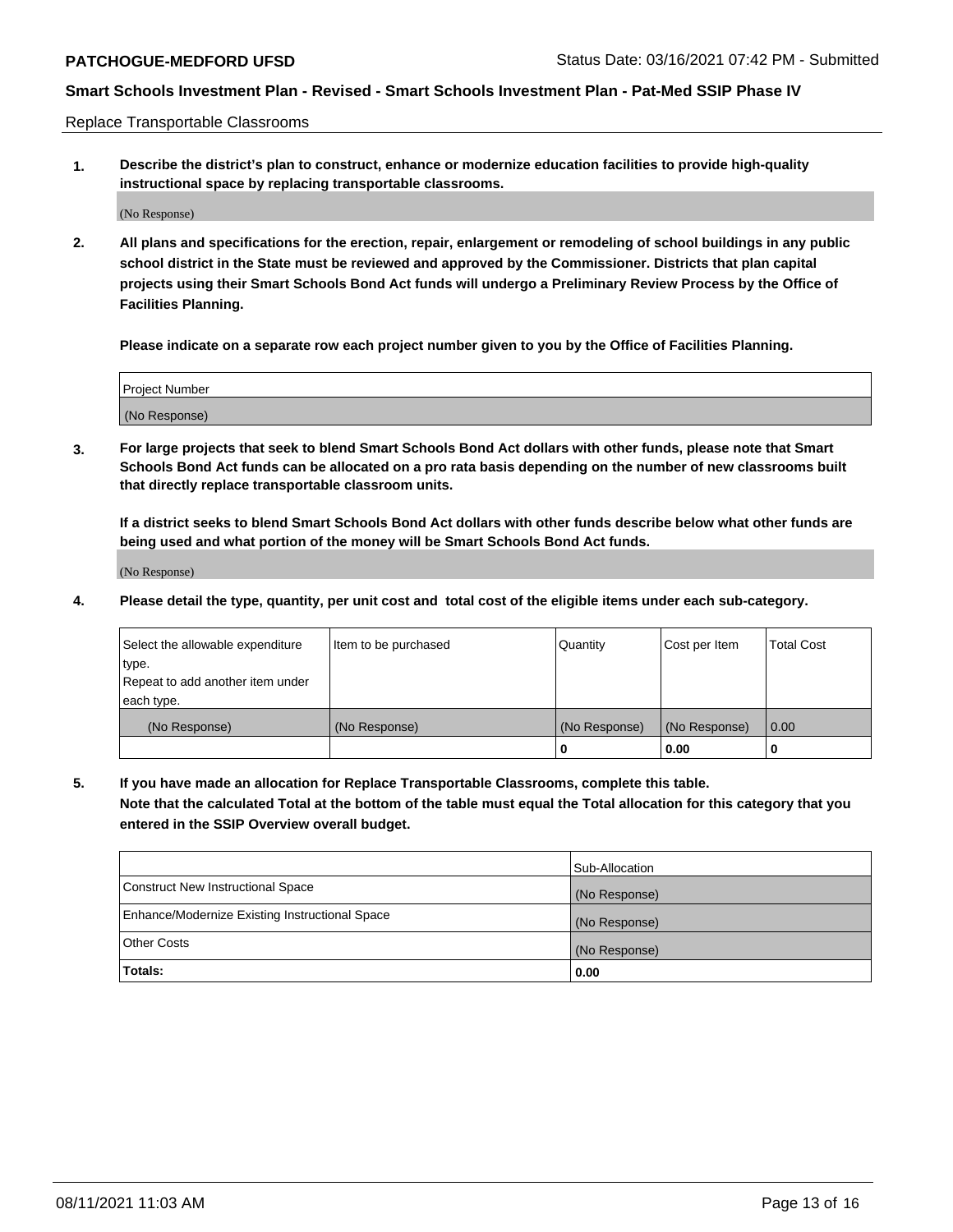High-Tech Security Features

**1. Describe how you intend to use Smart Schools Bond Act funds to install high-tech security features in school buildings and on school campuses.**

(No Response)

**2. All plans and specifications for the erection, repair, enlargement or remodeling of school buildings in any public school district in the State must be reviewed and approved by the Commissioner. Smart Schools plans with any expenditures in the High-Tech Security category require a project number from the Office of Facilities Planning. Districts must submit an SSBA LOI and receive project numbers prior to submitting the SSIP. As indicated on the LOI, some projects may be eligible for a streamlined review and will not require a building permit. Please indicate on a separate row each project number given to you by the Office of Facilities Planning.**

| <b>Project Number</b> |  |
|-----------------------|--|
| (No Response)         |  |

- **3. Was your project deemed eligible for streamlined Review?**
	- Yes
	- $\hfill \Box$  No
- **4. Include the name and license number of the architect or engineer of record.**

| Name          | License Number |
|---------------|----------------|
| (No Response) | (No Response)  |

**5. Please detail the type, quantity, per unit cost and total cost of the eligible items under each sub-category.**

| Select the allowable expenditure | Item to be purchased | Quantity      | Cost per Item | <b>Total Cost</b> |
|----------------------------------|----------------------|---------------|---------------|-------------------|
| type.                            |                      |               |               |                   |
| Repeat to add another item under |                      |               |               |                   |
| each type.                       |                      |               |               |                   |
| (No Response)                    | (No Response)        | (No Response) | (No Response) | $\overline{0.00}$ |
|                                  |                      | U             | 0.00          |                   |

**6. If you have made an allocation for High-Tech Security Features, complete this table.**

**Enter each Sub-category Public Allocation based on the the expenditures listed in Table #5.**

|                                                      | Sub-Allocation |
|------------------------------------------------------|----------------|
| Capital-Intensive Security Project (Standard Review) | (No Response)  |
| <b>Electronic Security System</b>                    | (No Response)  |
| <b>Entry Control System</b>                          | (No Response)  |
| Approved Door Hardening Project                      | (No Response)  |
| <b>Other Costs</b>                                   | (No Response)  |
| Totals:                                              | 0.00           |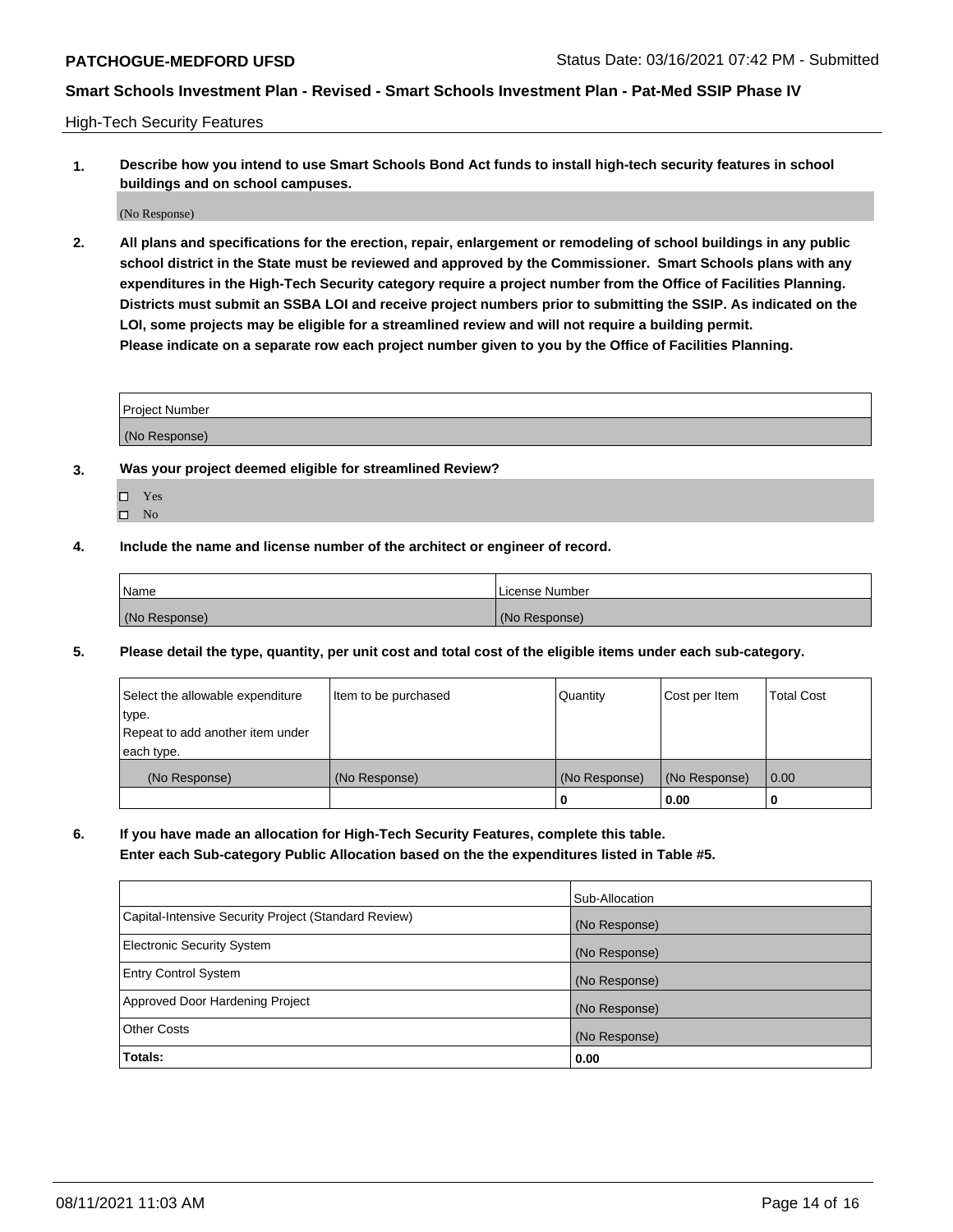Non-Public Schools

**1. Describe your plan to utilize SSBA funds to purchase devices and loan to the nonpublic schools within your district. Please specify what devices have been requested by the nonpublic schools. If the nonpublic schools have not finalized requests, the district should provide the date nonpublic schools will submit the request by.**

**Please note: If this plan has been identified as a Remote Learning Plan to be submitted and reviewed on an expedited basis, the district should state that they will reach out to the nonpublic schools upon submission of the application, in lieu of responding to the question above.**

The District has consulted with non-public school representatives and the perpupil maximum has been met.

**2. A final Smart Schools Investment Plan cannot be approved until school authorities have adopted regulations specifying the date by which requests from nonpublic schools for the purchase and loan of Smart Schools Bond Act classroom technology must be received by the district.**

By checking this box, you certify that you have such a plan and associated regulations in place that have been made public.

**2a. Please enter the date each year nonpublic schools must request loanable items from the school district. This date cannot be earlier than June 1 of the previous school year.**

(No Response)

## **3. Final 2014-15 BEDS Enrollment to calculate Nonpublic Sharing Requirement (no changes allowed.)**

|              | <b>Public Enrollment</b> | <b>Nonpublic Enrollment</b> | Total Enrollment | Nonpublic Percentage |
|--------------|--------------------------|-----------------------------|------------------|----------------------|
| l Enrollment | 7.661                    | 337                         | .998.00          | 121<br>$+2.2$        |

### **4. Nonpublic Loan Calculator**

|                                              | Loanable     | Loanable       | Additional | i Estimated | Previously | l Cumulative | Final Per  | <b>Final Total</b> |
|----------------------------------------------|--------------|----------------|------------|-------------|------------|--------------|------------|--------------------|
|                                              | School       | Classroom      | Nonpublic  | Per Pupil   | Approved   | Per Pupil    | Pupil Loan | Loan               |
|                                              | Connectivity | Technology     | Loan       | Amount -    | Per Pupil  | Loan         | . Amount - | : Amount -         |
|                                              |              |                | (Optional) | This Plan   | Amount(s)  | Amount       | This Plan  | This Plan          |
| Required Nonpublic 0.00<br>Loan              |              | 1,920,020.0    |            | 250.00      | 250.00     | 250.00       | 0.00       | 0.00               |
|                                              |              | 0              |            |             |            |              |            |                    |
| Final Adjusted Loan<br>- (If additional loan | 0.00         | 1,920,020.0    | (No        | 250.00      | 250.00     | 250.00       | 0.00       | 0.00               |
| funds)                                       |              | $\overline{0}$ | Response)  |             |            |              |            |                    |

### **5. Nonpublic Share**

|                                          | Final Per Pupil Amount | <b>Final Nonpublic Loan Amount</b> |
|------------------------------------------|------------------------|------------------------------------|
| Pending and Previously<br>Approved Plans | 250.00                 | 84,250.00                          |
| This Plan                                | 0.00                   | 0.00                               |
| Total                                    | 250.00                 | 84,250.00                          |

# **6. Distribution of Nonpublic Loan Amount by School**

| <b>Nonpublic School Name</b>       | 2018-19 K-12 Enrollment | Special Ed School? If Yes, not eligible |
|------------------------------------|-------------------------|-----------------------------------------|
| (No Response)                      | l (No Response).        | l (No Response)                         |
| <b>HOLY ANGELS REGIONAL SCHOOL</b> | 186                     | <b>No</b>                               |

### **7. Please detail the type, quantity and per unit cost of the eligible items under each sub-category.**